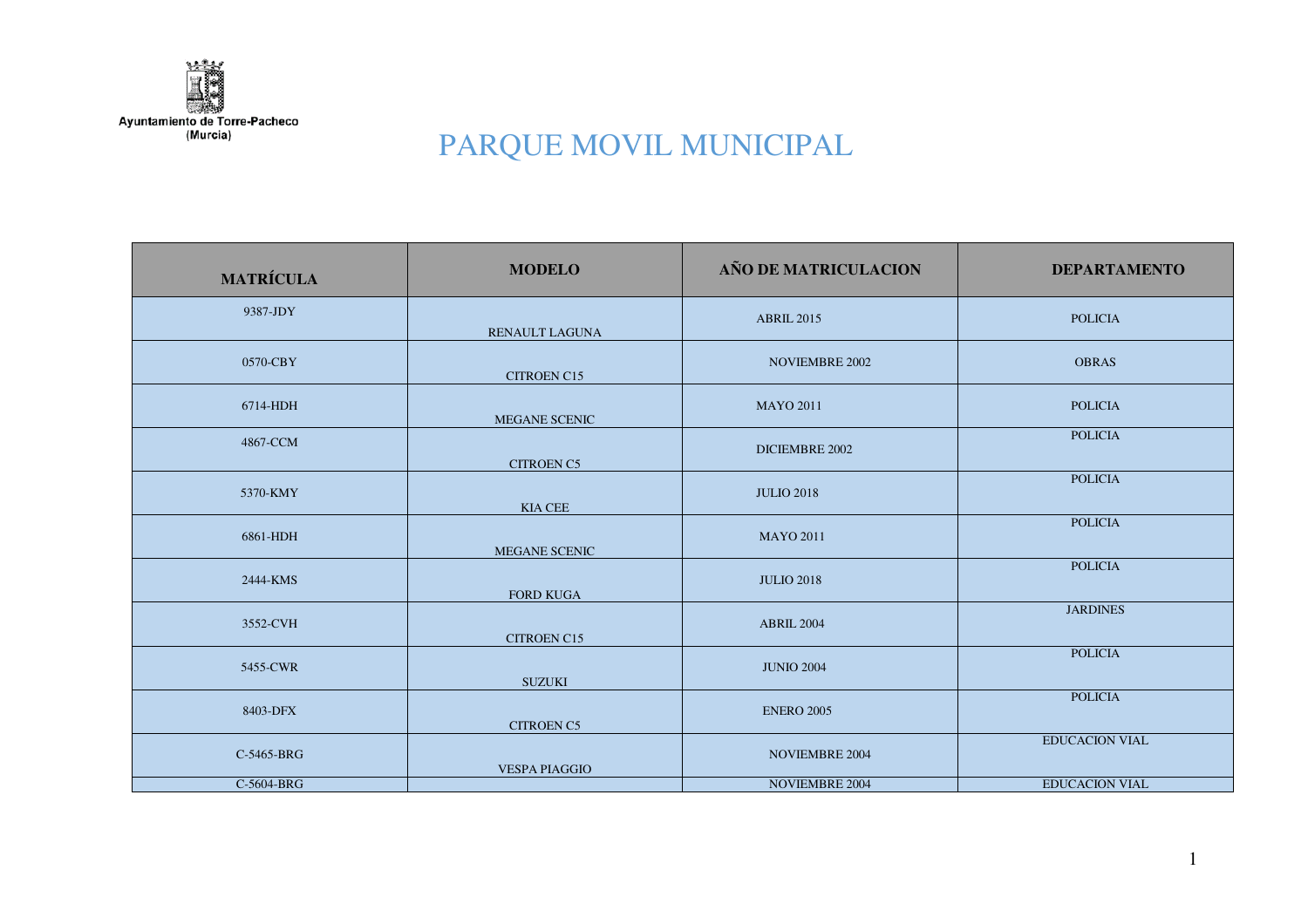

| <b>MATRÍCULA</b> | <b>MODELO</b>         | AÑO DE MATRICULACION  | <b>DEPARTAMENTO</b>    |
|------------------|-----------------------|-----------------------|------------------------|
|                  | <b>VESPA PIAGGIO</b>  |                       |                        |
| 1820-BDK         | <b>PEUGEOT</b>        | DICIEMBRE 2000        | <b>OFICINA TECNICA</b> |
| MU-5997-BU       | VOLVO F7              | SEPTIEMBRE 1991       | <b>OBRAS</b>           |
| R-8683-BBS       | <b>MV TRITURADORA</b> | <b>ENERO 2005</b>     | <b>JARDINES</b>        |
| E-5069-BCY       | <b>DUMPER</b>         | <b>ENERO 2005</b>     | <b>OBRAS</b>           |
| 2047-BBJ         | <b>NISSAN CABSTAR</b> | SEPTIEMBRE 2000       | <b>JARDINES</b>        |
| 4208-DFN         | <b>IVECO DAILY</b>    | <b>ENERO 2005</b>     | <b>ELECTRICIDAD</b>    |
| 5238-CTL         | <b>CITROEN C2</b>     | <b>MARZO 2004</b>     | <b>OMITAS</b>          |
| A-2513-BN        | <b>RENAULT B90</b>    | <b>NOVIEMBRE 1989</b> | <b>ELECTRICIDAD</b>    |
| MU-3539-AM       | <b>CITROEN C15</b>    | FEBRERO 1989          | <b>OBRAS</b>           |
| 2752-CXS         | <b>FORD RANGER</b>    | <b>JUNIO 2004</b>     | PROTECCION CIVIL       |
| 3155-BGG         | <b>TOYOTA CRUISER</b> | <b>MARZO 2001</b>     | <b>POLICIA</b>         |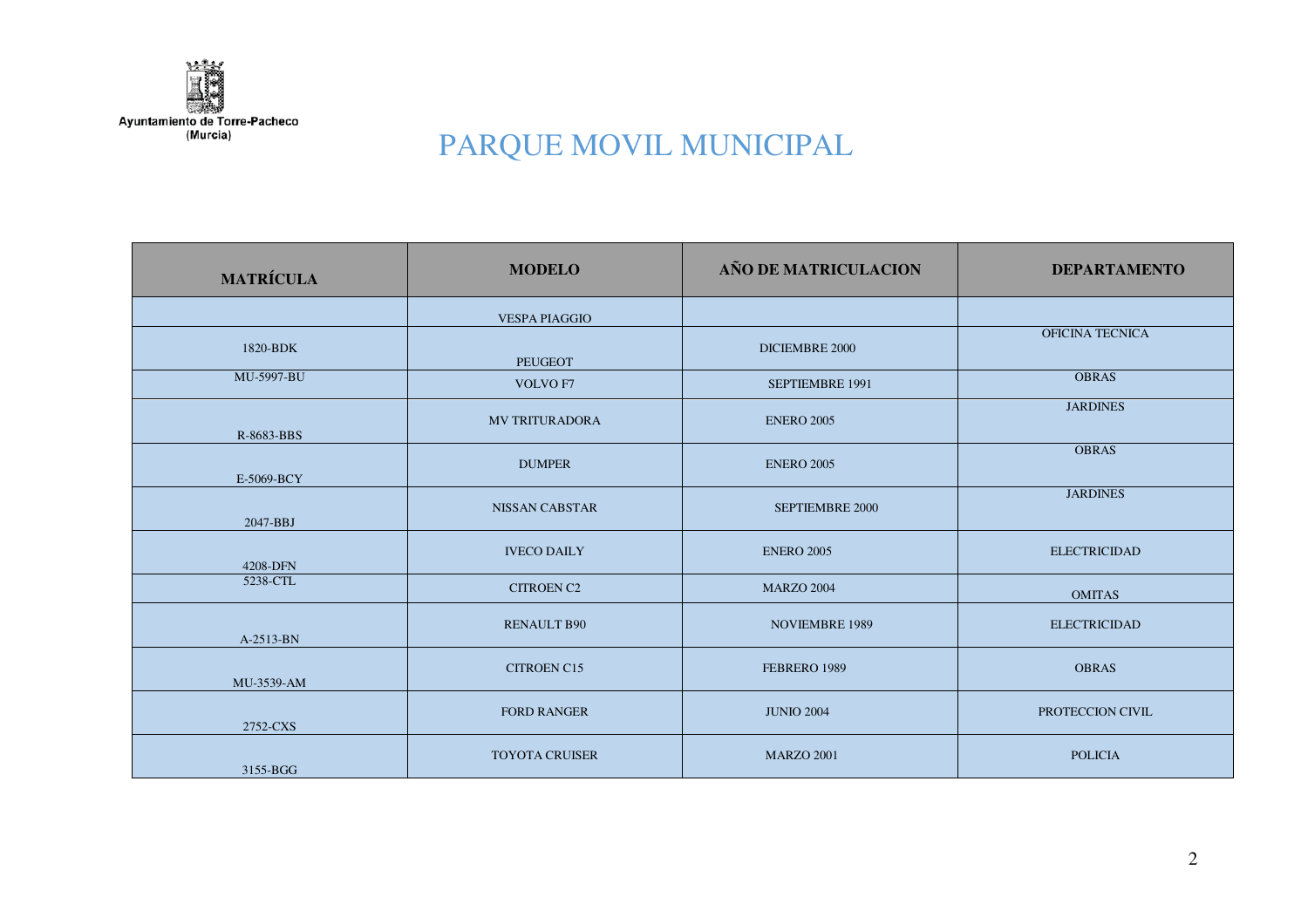

| <b>MATRÍCULA</b> | <b>MODELO</b>                    | AÑO DE MATRICULACION  | <b>DEPARTAMENTO</b>     |
|------------------|----------------------------------|-----------------------|-------------------------|
| MU-4722-BU       | <b>FORD TRANSIT</b>              | <b>MARZO 1998</b>     | <b>MANTENIMIENTO</b>    |
| 4285-KMT         | <b>FORD KUGA</b>                 | <b>JULIO 2018</b>     | <b>POLICIA</b>          |
| E-8105-BBC       | RETRO 580SLE                     | <b>NOVIEMBRE 1999</b> | <b>OBRAS</b>            |
| 3570-CVH         | <b>CITROEN C15</b>               | <b>ABRIL 2004</b>     | <b>ELECTRICIDAD</b>     |
| 8104-CFM         | <b>RENAULT MEGANE</b>            | <b>MARZO 2003</b>     | <b>SERVICIOS VARIOS</b> |
| 1818-CST         | <b>RENAULT MEGANE</b>            | <b>MARZO 2004</b>     | <b>IMSAS</b>            |
| 2199-DKJ         | <b>CITROËN JUMPER</b>            | <b>MAYO 2005</b>      | <b>JARDINES</b>         |
| 6827-DLM         | AUDI-A6                          | <b>JUNIO 2005</b>     | <b>ALCALDIA</b>         |
| 9552-DLV         | <b>CITROËN JUMPER</b>            | <b>JUNIO 2005</b>     | <b>FONTANERIA</b>       |
| 7284-DPP         | <b>MOTO HONDA</b>                | SEPTIEMBRE 2005       | <b>POLICIA</b>          |
| 7281-DPP         | <b>MOTO HONDA</b>                | SEPTIEMBRE 2005       | <b>POLICIA</b>          |
| <b>7880DLX</b>   | <b>NISSAN CABSTAR</b>            | <b>JUNIO 2005</b>     | <b>OBRAS</b>            |
| 5909-GPF         | <b>CITROEN</b><br>C <sub>2</sub> | AGOSTO 2009           | <b>SERVICIOS VARIOS</b> |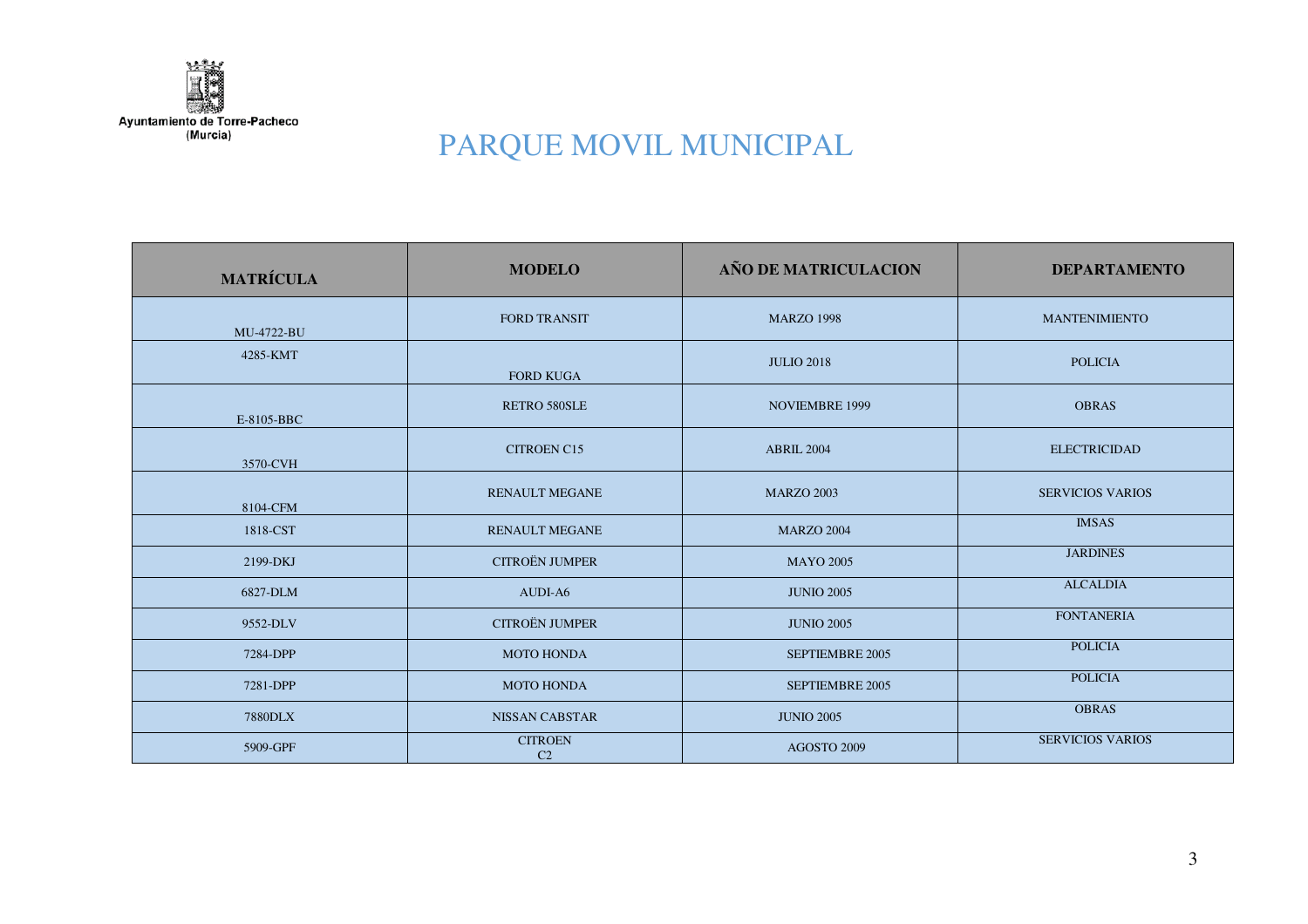

| <b>MATRÍCULA</b> | <b>MODELO</b>         | AÑO DE MATRICULACION   | <b>DEPARTAMENTO</b>     |
|------------------|-----------------------|------------------------|-------------------------|
| 6241 DWX         | <b>XSARA PICASSO</b>  | <b>MARZO 2006</b>      | <b>POLICIA</b>          |
| MU-2072-BJ       | <b>MERCEDES VITO</b>  | <b>SEPTIEMBRE 1995</b> | <b>OBRAS</b>            |
| 8790-CCF         | <b>FIAT SCUDO</b>     | <b>NOVIEMBRE 2002</b>  | <b>CULTURA</b>          |
| 1594-FJS         | <b>XSARA PICASSO</b>  | DICIEMBRE 2006         | <b>OBRAS</b>            |
| 9752-GRC         | <b>CITROEN JUMPER</b> | <b>OCTUBRE 2009</b>    | <b>MANTENIMIENTO</b>    |
| 1923-FMG         | <b>NISSAN TRAIL</b>   | <b>MARZO 2007</b>      | <b>POLICIA</b>          |
| 3774-FZT         | <b>NISSAN TRAIL</b>   | FEBRERO 2008           | PROTECCION CIVIL        |
| 9298-FTV         | <b>BERLINGO</b>       | AGOSTO 2007            | <b>JARDINES</b>         |
| 9303-FTV         | <b>BERLINGO</b>       | AGOSTO 2007            | <b>ELECTRICIDAD</b>     |
| 4218-KNH         | <b>KIA CEE</b>        | <b>JULIO 2018</b>      | <b>POLICIA</b>          |
| 6561-GPL         | <b>MOTO YAMAHA</b>    | <b>SEPTIEMBRE 2009</b> | <b>POLICIA</b>          |
| 6557-GPL         | <b>MOTO YAMAHA</b>    | <b>SEPTIEMBRE 2009</b> | <b>POLICIA</b>          |
| 6237-GRZ         | <b>FORD TRANSIT</b>   | <b>NOVIEMBRE 2009</b>  | <b>SERVICIOS VARIOS</b> |
| 7578-GCS         | <b>RENAULT</b>        | <b>ABRIL 2008</b>      | <b>MEDIO AMBIENTE</b>   |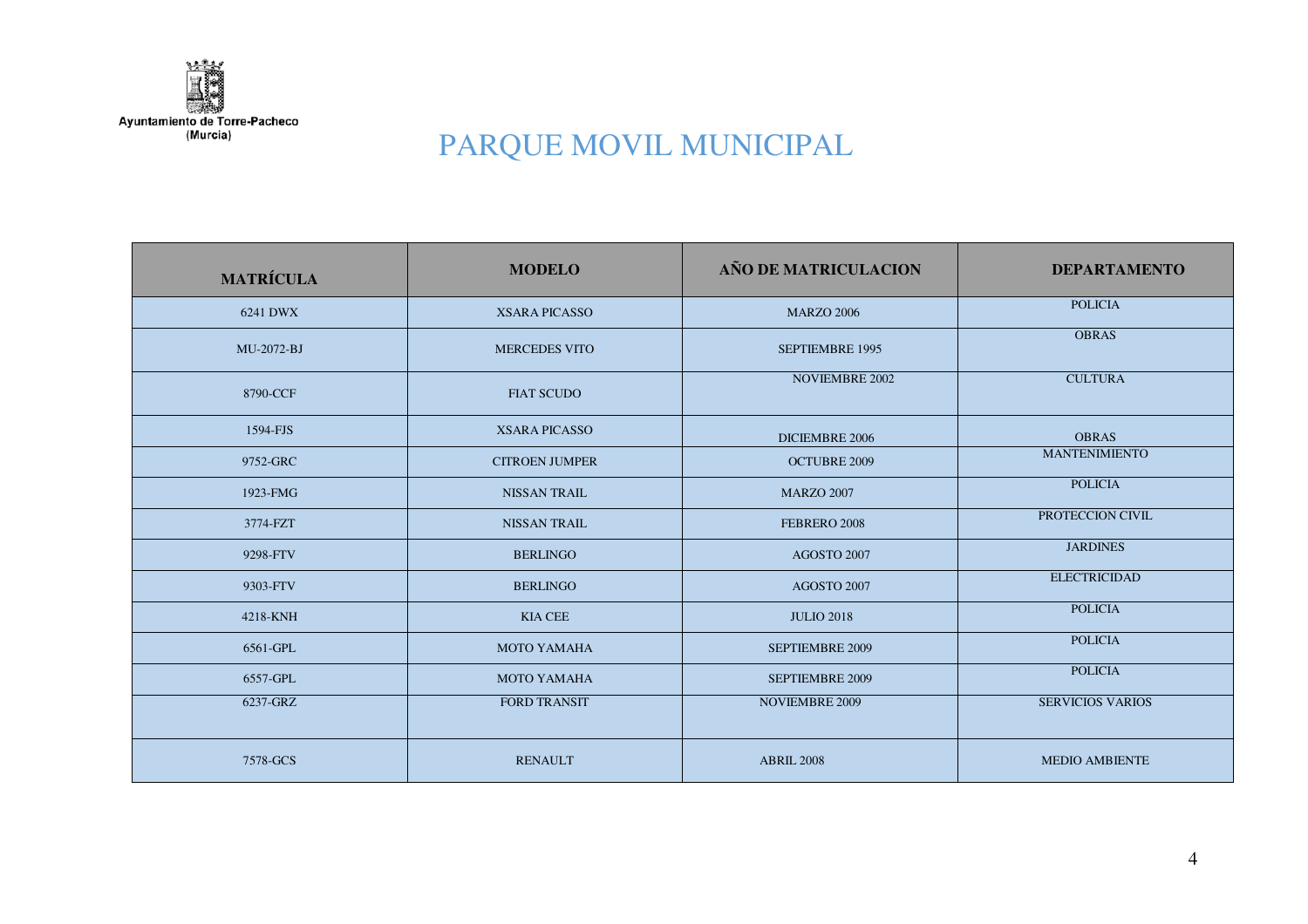

| <b>MATRÍCULA</b> | <b>MODELO</b>                       | AÑO DE MATRICULACION   | <b>DEPARTAMENTO</b>    |
|------------------|-------------------------------------|------------------------|------------------------|
| C-8717-BSP       | <b>PIAGGIO</b>                      | <b>SEPTIEMBRE 2006</b> | <b>EDUCACION VIAL</b>  |
| 0346-GGJ         | RENAULT MEGANE SCENIC               | <b>JULIO 2008</b>      | <b>POLICIA</b>         |
| 2425-GFW         | <b>VOLKSWAGEN</b><br><b>CRAFTER</b> | <b>JUNIO 2008</b>      | PROTECCION CIVIL       |
| 0058-HNP         | <b>FIAT SCUDO</b>                   | <b>ENERO 2013</b>      | <b>POLICIA</b>         |
| 5485-KMP         | <b>FORD COURIER</b>                 | <b>JULIO 2018</b>      | <b>OBRAS</b>           |
| 5518-KMP         | <b>FORD COURIER</b>                 | <b>JULIO 2018</b>      | <b>NOTIFICADOR</b>     |
| 2663-KMW         | <b>FORD COURIER</b>                 | <b>JULIO 2018</b>      | OFICINA TECNICA        |
| 1011-KMK         | <b>FORD COURIER</b>                 | <b>JUNIO 2018</b>      | <b>OFICINA TECNICA</b> |
| 5525-KMP         | <b>FORD COURIER</b>                 | <b>JULIO 2018</b>      | OFICINA TECNICA        |
| 1021-KMK         | <b>FORD COURIER</b>                 | <b>JUNIO 2018</b>      | <b>NOTIFICADOR</b>     |
| 1013-KMK         | <b>FORD COURIER</b>                 | <b>JUNIO 2018</b>      | <b>OFICINA TECNICA</b> |